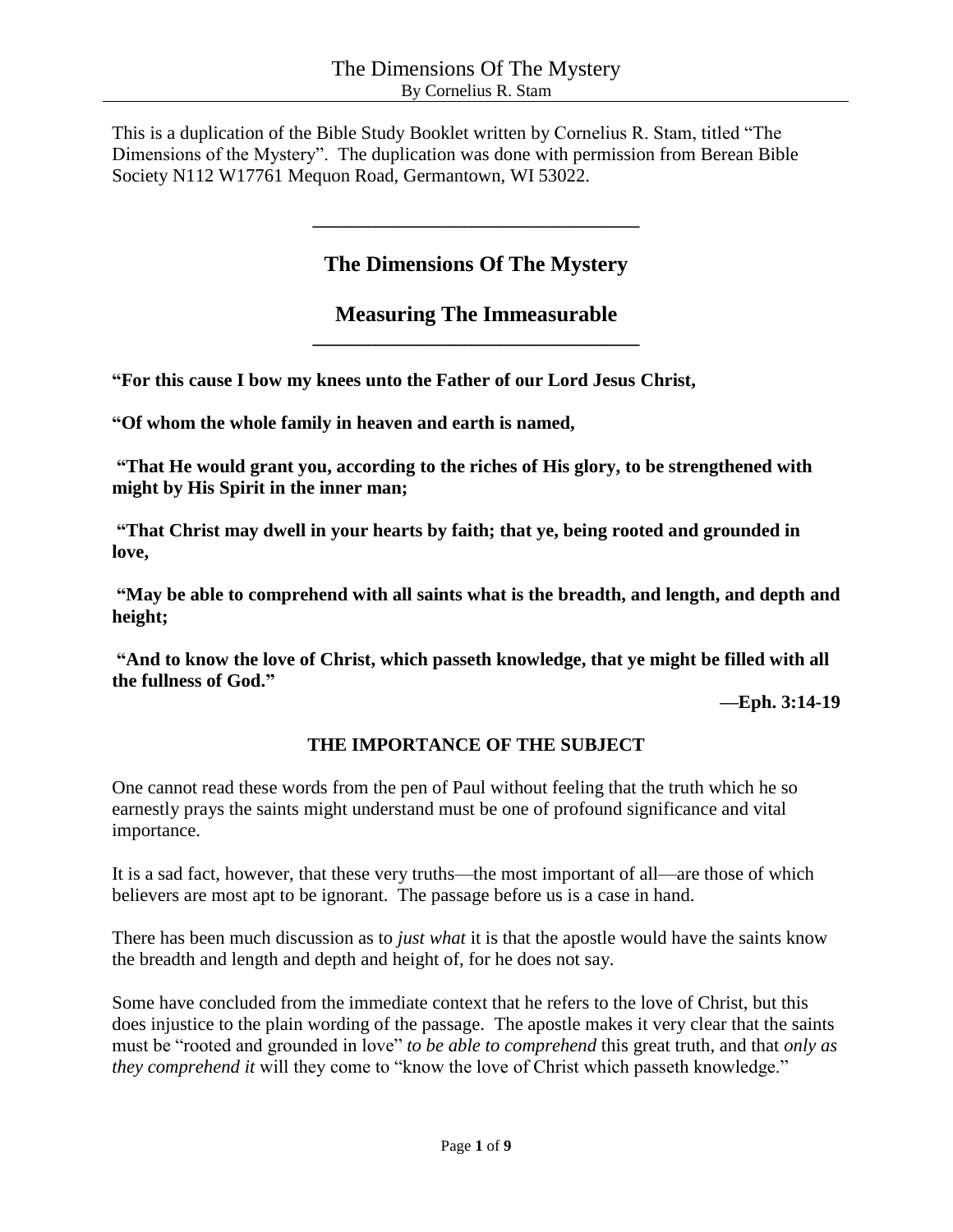In other words, an understanding of this precious truth has its root in love and bears the fruit of love. But what is *the truth itself* to which Paul refers, and why does he not name it?

The answer should not be difficult to those who have come to rejoice in God's secret purpose and grace, for it was the revelation of "the mystery" which had so taken hold of the apostle that his very "neglect" to mention the word itself simply indicates how large a place it held in his message and ministry, for in this passage he apparently assumes that the saints will know what he is referring to.

It is as if a businessman wished to have a building erected and had been engaged for some hours in discussing it with his architect. After fully going over his plans, let us say, the businessman says to the architect, "I trust we are settled now as to the breadth and length and depth and height"; to which the architect replies with a puzzled expression, "Of what?" The businessman may well exclaim, "Don't you even know what we have been talking about? Have I tried so hard to make you understand and all in vain?"

We feel that those who wonder what it is the apostle can be referring to here are perhaps in line for a similar reprimand.

What was *the very theme of the apostle's message?* What did he strive day after day to make all men see? *The mystery!* (Eph. 3:8). Was it not the mystery and its associated mysteries which he had long dedicated his life to proclaim and as the herald of which he wished to be known?

#### **I Cor. 4:1, "Let a man so account of us, as of the ministers of Christ, and stewards of the mysteries of God."**

What is *the main subject of this particular epistle?**The mystery,* the glorious truth which characterizes this age, that rather than blessing the nations through Israel with Christ as King, God has *"broken down the middle wall of partition between us (Jews and Gentiles)…THAT HE MIGHT RECONCILE BOTH UNTO GOD IN ONE BODY BY THE CROSS."* (Eph. 2:14-16).

What is *the great topic of this very chapter?* There is but one answer: *The mystery*, that glorious revelation of grace specially committed to him (Vers. 2-4); that blessed truth, *"in other ages not made known…the unsearchable riches of Christ…which from the beginning of the world hath been hid in God."* (Vers. 5, 8, 9).

You ask what it is the apostle prays so fervently that we might be enabled to comprehend the breadth and length and depth and height of? What is he *always* praying that we might understand? *The mystery!*

In the first chapter of this same epistle he speaks of God *"having made known unto us the mystery of His will"* (Eph. 1:9), and prays earnestly that the saints might be given *"the spirit of wisdom and revelation"* to understand it.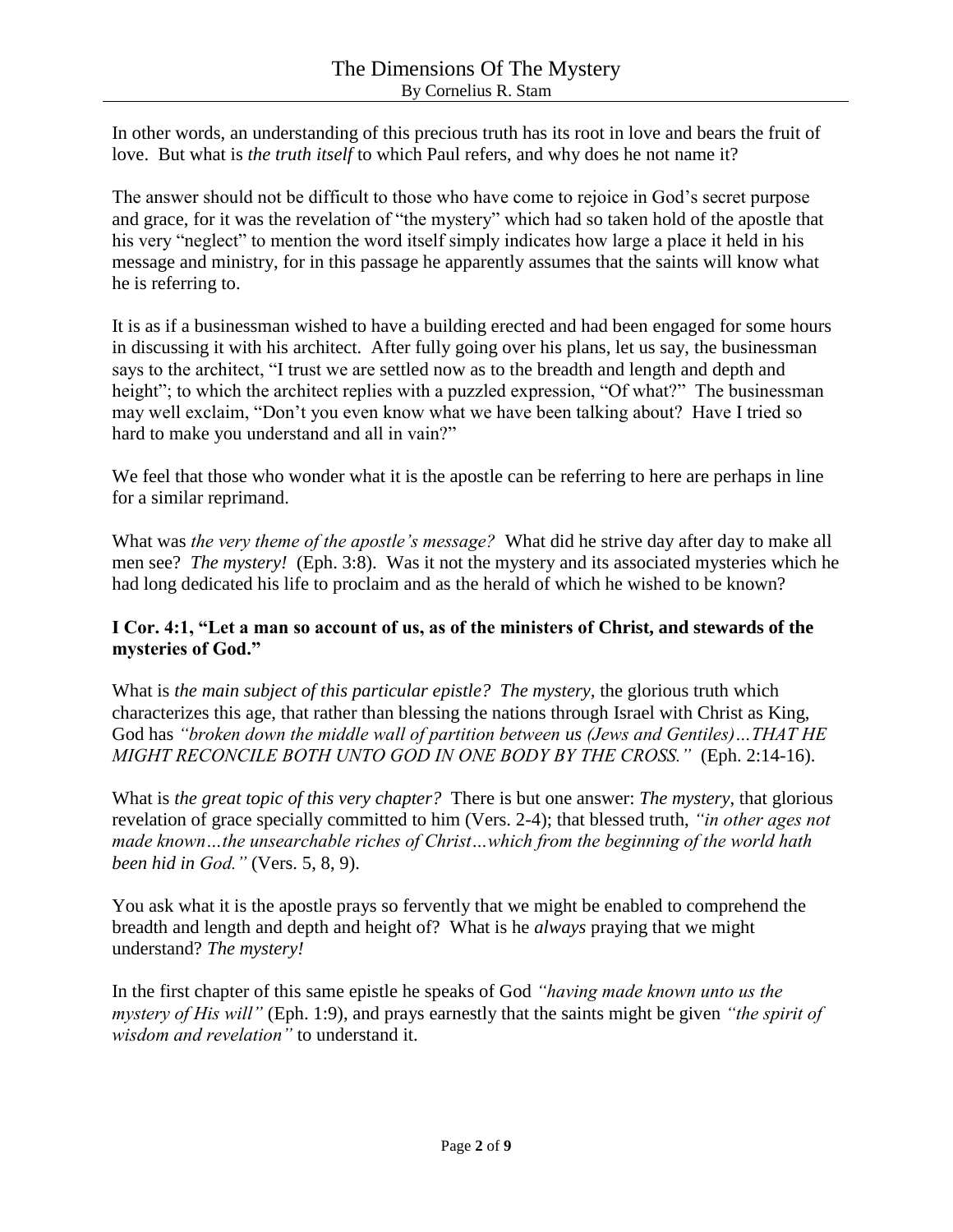To the Colossians he writes that since the day he heard of their salvation he has not ceased to pray that they might be *"filled with all wisdom and spiritual understanding"* (1:9) to comprehend this blessed truth.

#### **"Even the mystery which hath been hid from ages and from generations, but now is made manifest to His saints:**

#### **"To whom God would make known what is the riches of the glory of this mystery among the Gentiles; which is Christ in you, the hope of glory." (Col. 1:26, 27).**

It is significant, then, that the apostle does not even state what it is he wishes them to know the breadth and length and depth and height of. He *assumes they will know* since it has consistently been the subject of his message. The fact that so many sincere believers today do *not* know is evidence of the sad spiritual state of the Church and of the extent of her departure from Pauline message of grace.

## **MEASURING THE IMMEASURABLE**

The use of such words as breadth and length in this passage does not of course imply that it is possible for us with our limitations to fully measure the magnitude of God's eternal purpose. Indeed, when we consider the subject we soon find that we have launched out to an ocean fullness, but in the measure that we *begin* to appreciate its infinite dimensions, in that measure we come to *"know the love of Christ, which passeth knowledge."*

But what, some reader may ask, does the mystery have to do with breadth and length and depth and height? Let us see, and prove for ourselves that there is no message to which these dimensions may be so appropriately applied.

#### **THE BREADTH OF IT**

**"For this cause I Paul, the prisoner of Jesus Christ for you Gentiles,**

**"If ye have heard of the dispensation of the grace of God which is given me to you-ward:**

**"How that by revelations He made known unto me the mystery; (as I wrote afore in few words,**

**"Whereby, when ye read, ye may understand my knowledge in the mystery of Christ)." (Eph. 3:1-4).**

*"The prisoner of Jesus Christ for you Gentiles!"*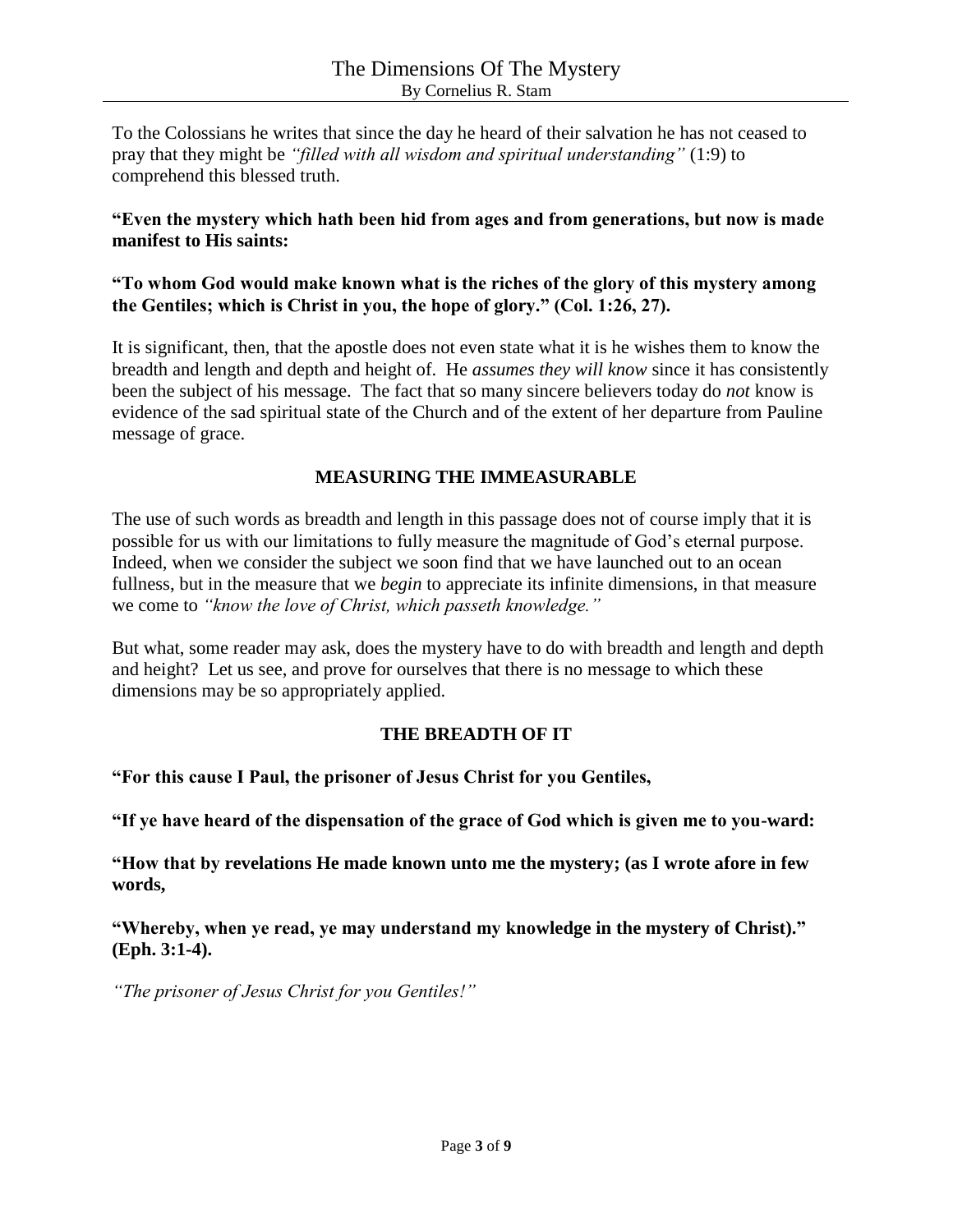Let us remember here that all through Old Testament times Israel alone was God's chosen people. To her was committed the Word and the worship of God and those who wished to approach God had to do so through the favored nation. When our Lord was on earth He said, *"salvation is of the Jews"* (John 4:22) and both He and His apostles confined their ministry to *"the lost sheep of the house of Israel."* (Matt. 10:5, 6; 15:24). Even at Pentecost and shortly thereafter the disciples of Messiah preached the Word *"to none but unto the Jews only."* (Acts 11:19). It is not until after the conversion of Saul that we find uncircumcised Gentiles receiving the Holy Spirit and it is Paul who later becomes the great apostle of the Gentiles. (Rom. 11:13). It is here that the truth of the mystery comes in.

It was no secret, even according to Old Testament prophecy, that God would send salvation to the Gentiles. This is recognized even under the so-called "Great Commission." But according to God's *prophesied* program it was (and still is) His purpose to bless the Gentiles *through Israel*. This is why the eleven (later twelve) were instructed to begin their worldwide ministry at Jerusalem. (Luke 24:47; Acts 1:8). It requires but a superficial reading of the Old Testament prophets to see that before millennial blessing can be ushered in Israel must be brought to Messiah's feet. This is why the twelve apostles remained faithfully at Jerusalem even when the multitude of the disciples were scattered by persecution. (See Acts 8:1). Israel had refused to accept their message and *they could not be true to the Scriptures and to their commission by leaving Israel now to go to the Gentiles.*

It was at this time—when the prophecy seemed to have failed—that God began to unfold the mystery of His eternal purpose and grace. It was at this time that He began to reveal what the cross had accomplished and to show that through Christ's merits He could justly pour out the riches of His grace upon all who would accept it. Setting aside the favored nation temporarily He brought salvation to the Gentiles in spite of her rebellion; through her fall instead of her rise. (Cf. Isa. 60:1-3; Rom. 11:11, 12).

Israel will indeed some day become the channel of blessing to the world, but it was necessary that the mystery of the gospel should first be revealed and that she too should learn experimentally that it is not her goodness but God's grace, not her righteousness but the merits of Christ, that will finally save her, and the nations through her instrumentality.

Had God not directly intervened, salvation never would have gotten to the Gentiles for Israel did everything in her power to keep it from them.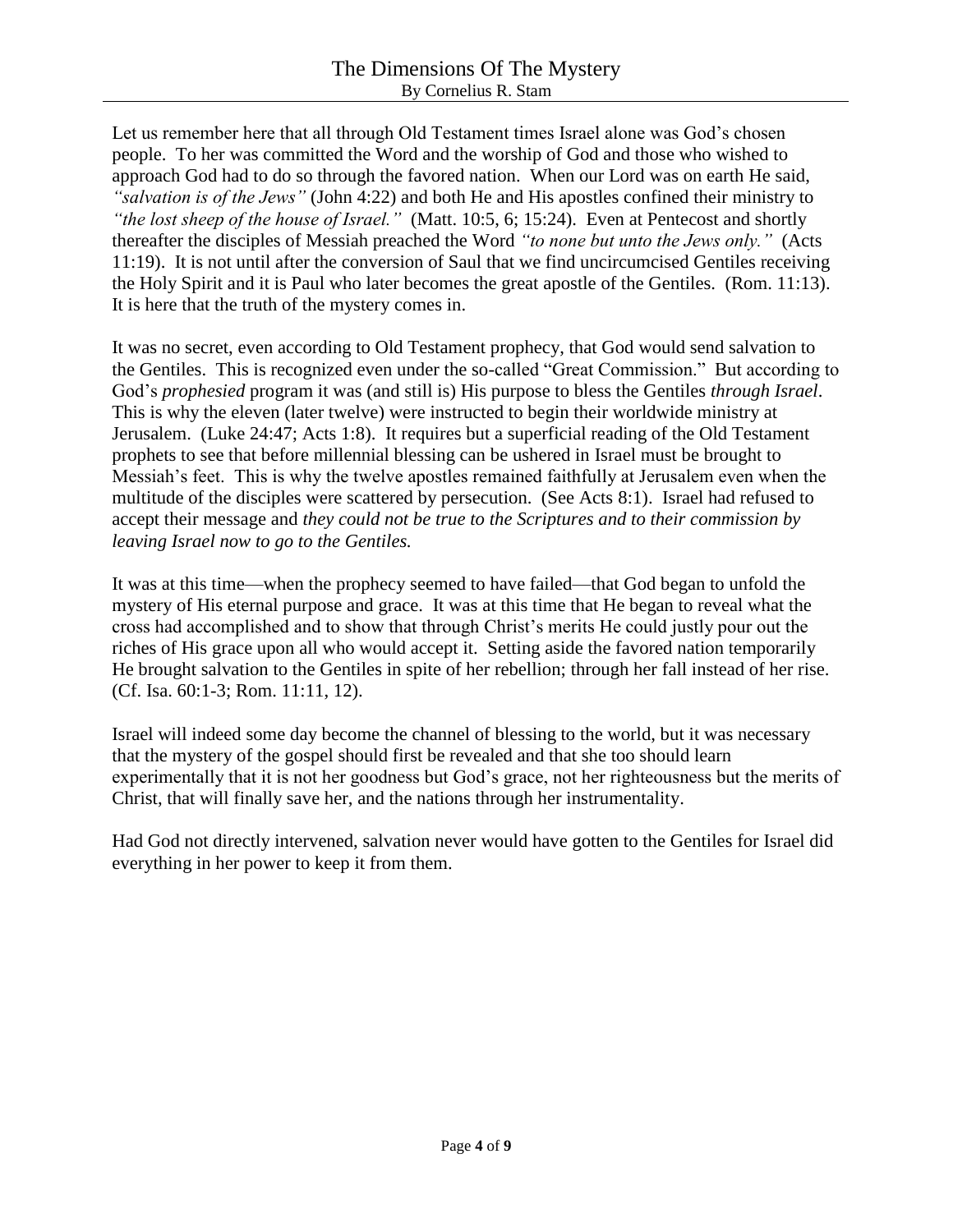O the breadth of God's eternal purpose and His grace! It does not confine itself to the blessing of one nation or even of all nations through one nation. It is pure, free, abounding grace to all the world direct from God Himself.

**"Who will have ALL MEN to be saved, and to come unto the knowledge of the truth.**

**"For there is one God, and one Mediator between God and men, the Man Christ Jesus;**

**"Who gave himself A RANSOM FOR ALL, to be testified in due time.** 

**"Whereunto I [Paul] am ordained a preacher, and an apostle, (I speak the truth in Christ, and lie not;) a teacher of the Gentiles in faith and verity." (I Tim. 2:4-7).**

**"FOR THERE IS NO DIFFERENCE BETWEEN THE JEW AND THE GREEK: FOR THE SAME LORD OVER ALL IS RICH UNTO ALL THAT CALL UPON HIM.** 

**"FOR WHOSOEVER SHALL CALL UPON THE NAME OF THE LORD SHALL BE SAVED." (Rom.10:12, 13).**

**"But now in Christ Jesus ye who sometimes were far off are made nigh by the blood of Christ.**

**"FOR HE IS OUR PEACE, WHO HATH MADE BOTH ONE, AND HATH BROKEN DOWN THE MIDDLE WALL OF PARTITION BETWEEN US." (Eph. 2:13, 14).**

**"FOR GOD HATH CONCLUDED THEM ALL IN UNBELIEF THAT HE MIGHT HAVE MERCY UPON ALL." (Rom. 11:32).**

**"AND THAT HE MIGHT RECONCILE BOTH UNTO GOD IN ONE BODY BY THE CROSS, HAVING SLAIN THE ENMITY THEREBY:**

**"AND CAME AND PREACHED PEACE TO YOU WHICH WERE AFAR OFF, AND TO THEM THAT WERE NIGH." (Eph. 2:16, 17).**

**"For the love of Christ constraineth us; because we thus judge, that if ONE DIED FOR ALL, then were all dead:**

**"And that HE DIED FOR ALL, that they which live should not henceforth live unto themselves, but unto him which died for them and rose again.**

**"Wherefore HENCEFORTH KNOW WE NO MAN AFTER THE FLESH…." (II Cor. 5:14-16).**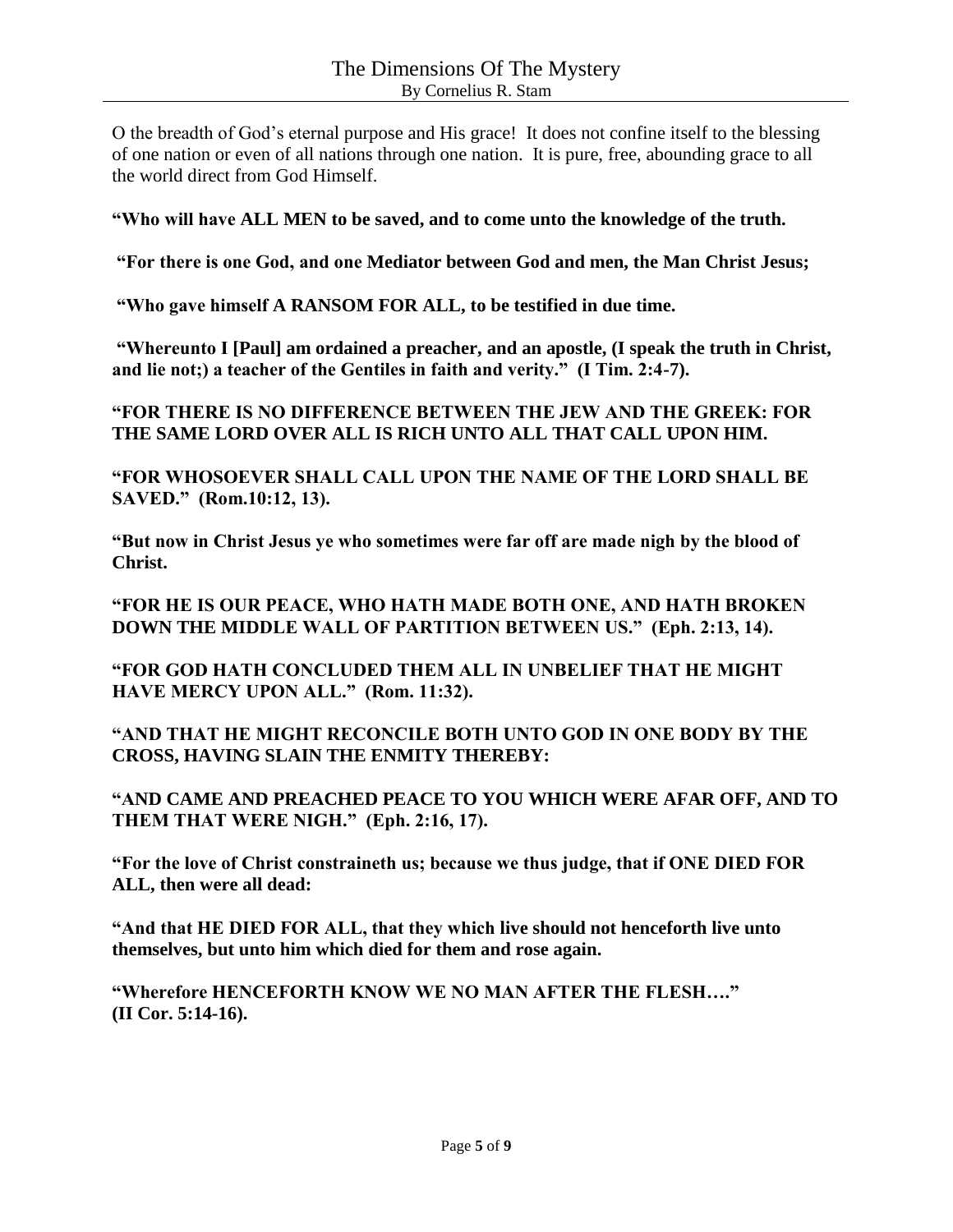And this infinite breadth does not enter into the matter of salvation alone. It has a relation to believers as well. In the program of God for this age there are not hundreds of denominations, having the right to admit men into their communions by requiring them to submit to various and conflicting religious rites. No, just as there is now but ONE WORLD in the sight of God, so there is also but ONE CHURCH.

## **"There is ONE BODY, and ONE SPIRIT, even as ye are called in ONE HOPE of your calling;**

## **"ONE LORD, ONE FAITH, ONE BAPTISM,**

## **"ONE GOD and Father of all, who is above all, and through all, and in you all." (Eph. 4:4-6).**

Alas that the professing church has departed so far from the truth that it is divided into hundreds of "bodies," practicing scores of "baptisms" and boasting when it becomes possible for those of "the various faiths" to meet together in union services!

## **THE LENGTH OF IT**

#### **"Howbeit for this cause I obtained mercy, that in me first Jesus Christ might show forth all longsuffering, for a pattern to them which should hereafter believe on Him to life everlasting." (I Tim. 1:16).**

Even as the mystery of God's eternal purpose began to dawn, God was still showing His longsuffering to apostate Israel. Quoting the prophet Isaiah, the apostle Paul says,

## **"But to Israel He saith, ALL DAY LONG HAVE I STRETCHED FORTH MY HANDS UNTO A DISOBEDIENT AND GAINSAYING PEOPLE." (Rom. 10:21).**

Nor did even the setting aside of Israel as a nation imply that God's patience had now been exhausted, for we have already seen that God concluded them all in unbelief *that He might have mercy upon all* and Paul himself is the outstanding example of His grace and longsuffering, for God's answer to Israel's rebellion was—amazing fact!—the conversion of Saul, the rebel leader, and his commission to go and preach the gospel of the grace of God.

That God's longsuffering is a particular characteristic of "this present evil age" is clearly set forth in Peter's last recorded words, where he tells us what he has learned from Paul as to the delay in Christ's return to judge and reign:

#### **"THE LORD IS NOT SLACK concerning His promise, as some men count slackness; BUT IS LONGSUFFERING to us-ward, not willing that any should perish, but that all should come to repentance."**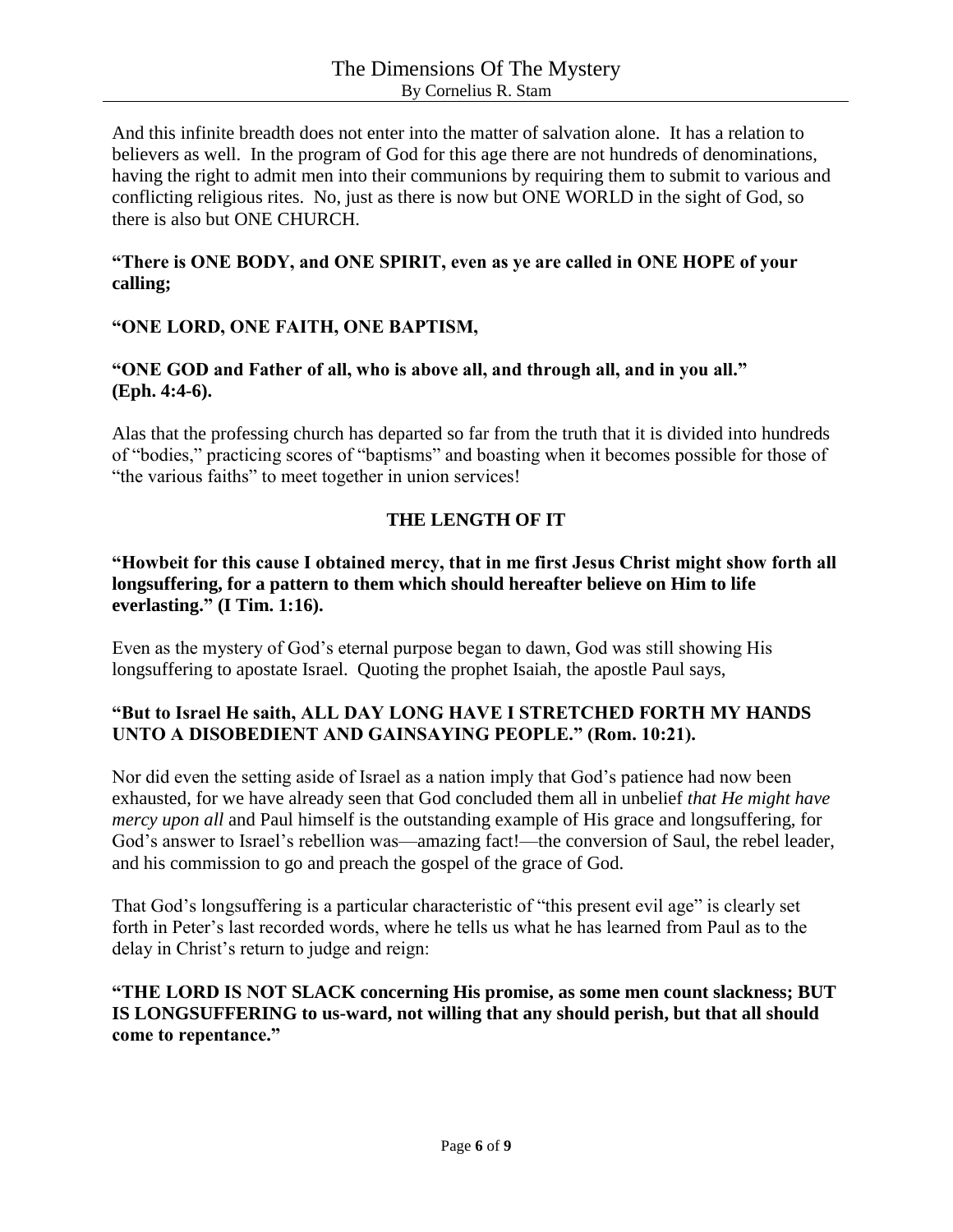#### **"AND ACCOUNT THAT THE LONGSUFFERING OF OUR LORD IS SALVATION; EVEN AS OUR BELOVED BROTHER PAUL ALSO ACCORDING TO THE WISDOM GIVEN UNTO HIM HATH WRITTEN UNTO YOU." (II Pet. 3:9, 15).**

But thus far we have dealt only with the length of *God's patience in this present evil age.* Let our minds now go back before the world began and ahead to the ages to come if we would begin to "comprehend" the wonder of His eternal purpose.

**"Blessed be the God and Father of our Lord Jesus Christ, who hath blessed us with all spiritual blessings in heavenly places in Christ:**

**"According as HE HATH CHOSEN US IN HIM BEFORE THE FOUNDATION OF THE WORLD...." (Eph. 1:3, 4).**

## **"THAT IN THE AGES TO COME HE MIGHT SHOW THE EXCEEDING RICHES OF HIS GRACE IN HIS KINDNESS TOWARD US THROUGH CHRIST JESUS." (Eph. 2:7).**

Think of it! Long before the world began we were on His heart and in His purposes, and in the ages to come He will use us to show to the universe what He can and will do for poor sinners who trust in Christ!

## **THE DEPTH OF IT**

This dimension too is appropriately associated with the mystery, for not until the unfolding of the mystery do we come to what is called "the preaching of the cross." True, the *fact* of the cross had been prophesied, but not all that the cross was to accomplish. Contrast even Peter's accusations concerning the cross in his Pentecostal address with Paul's boasting in it some years later.

Think, then, of the depth of sin and the depth to which our blessed Lord had to stoop to save us from it. Read in Paul's letter to the Philippians the record of Christ's self-humbling:

**"Who, being in the form of God, thought it not robbery [a thing to be grasped after] to be equal with God:**

**"But made Himself of no reputation, and took upon Him the form of a servant, and was made in the likeness of men:**

**"And being found in the fashion as a man, He humbled Himself, and became obedient unto death, even the death of the cross." (Phil. 2:6-8).**

Meditate upon this passage and see how each phrase takes the Son of God another step downward, not into sin but into the sinner's place of humiliation and shame and suffering until finally he has paid the uttermost farthing for sin.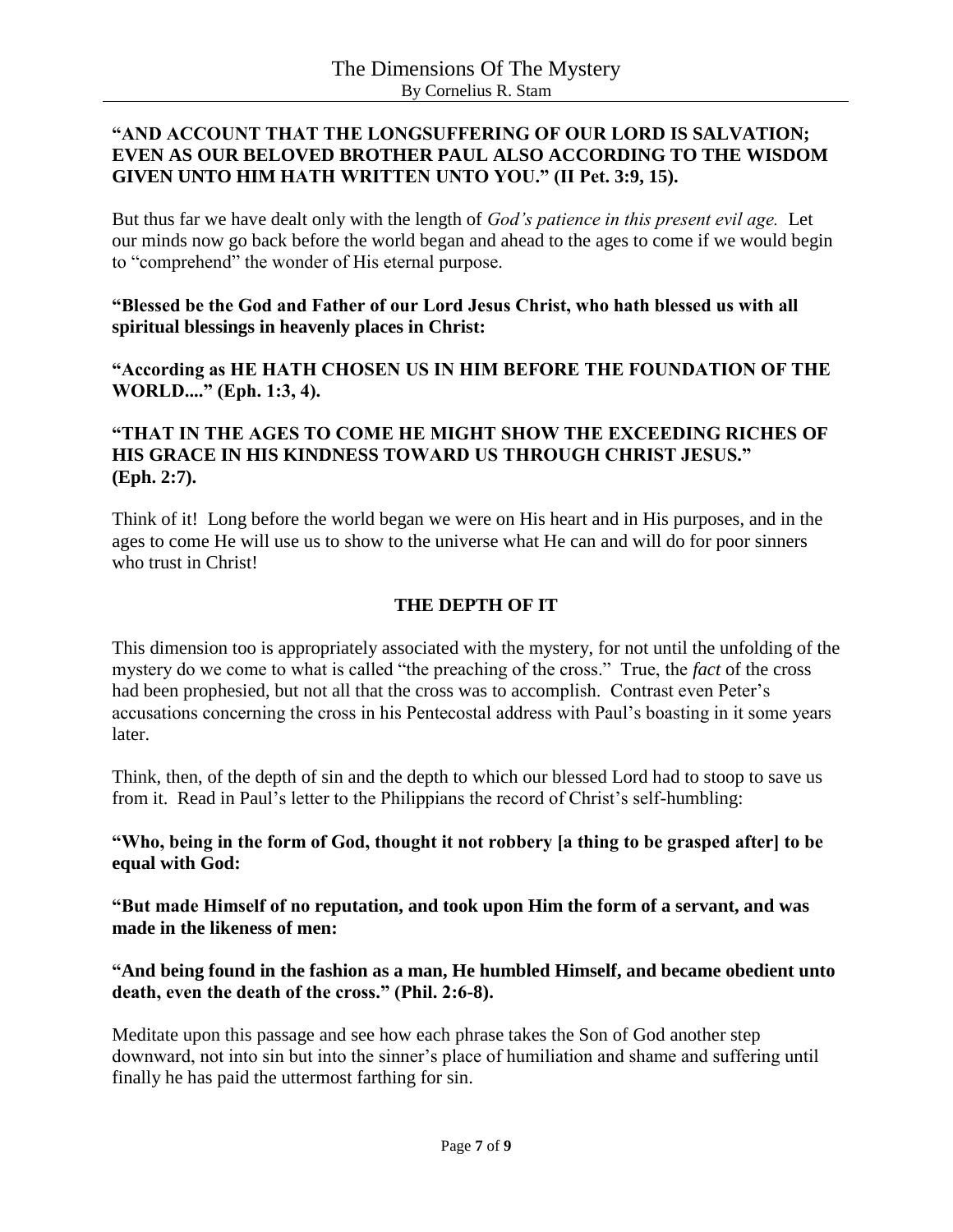Yes, we often read it hurriedly or quote it as a matter of fact, but it is an amazing and wonderful truth that

## **"WE HAVE REDEMPTION THROUGH HIS BLOOD, THE FORGIVENESS OF SINS ACCORDING TO THE RICHES OF HIS GRACE." (Eph. 1:7).**

All this is bound up with the mystery by the simple fact that God had not been handicapped by human failure, for He had the cross in view as the great answer to man's rebellion.

If Israel refuses to be the channel of blessing to the Gentiles, He shows them that He did not choose them because He *needed* them, for, setting them aside *He offers salvation full and free to all by grace through faith alone.* And why can He not justly do so when Christ has died to pay for sin? When this has been learned by the children of Israel they will be saved and will become the instruments in God's hand to bring blessing and salvation to the nations.

And so God showed that He had not been taken by surprise when Israel refused the risen Christ. He had known exactly what they would do and had allowed these things to come to pass in order that His secret eternal purpose might be unfolded.

It is in regard to this very truth that the apostle cries:

#### **"O THE DEPTH OF THE RICHES BOTH OF THE WISDOM AND KNOWLEDGE OF GOD. HOW UNSEARCHABLE ARE HIS JUDGMENTS, AND HIS WAYS PAST FINDING OUT!" (Rom. 11:33).**

## **THE HEIGHT OF IT**

And need we point out to our readers how the idea of height is associated with the mystery?

After stating that we were all *"the children of disobedience"* and therefore *"by nature the children of wrath, even as others,"* our apostle goes on to say in his Ephesian letter:

#### **"But God, who is rich in mercy, for His great love wherewith He loved us,**

**"Even when we were dead in sins, hath quickened us together with Christ, (by grace ye are saved);**

## **"AND HATH RAISED US UP TOGETHER AND MADE US TO SIT TOGETHER IN HEAVENLY PLACES IN CHRIST JESUS." (Eph. 2:4-6).**

This is the high and exalted position of the simplest believer in Christ. *"Accepted in the Beloved One,"* (Eph. 1:6), God looks upon him as already seated at His own right hand and *"BLESSED WITH ALL SPRITUAL BLESSINGS IN THE HEAVENLIES IN CHRIST."* (Eph. 1:3).